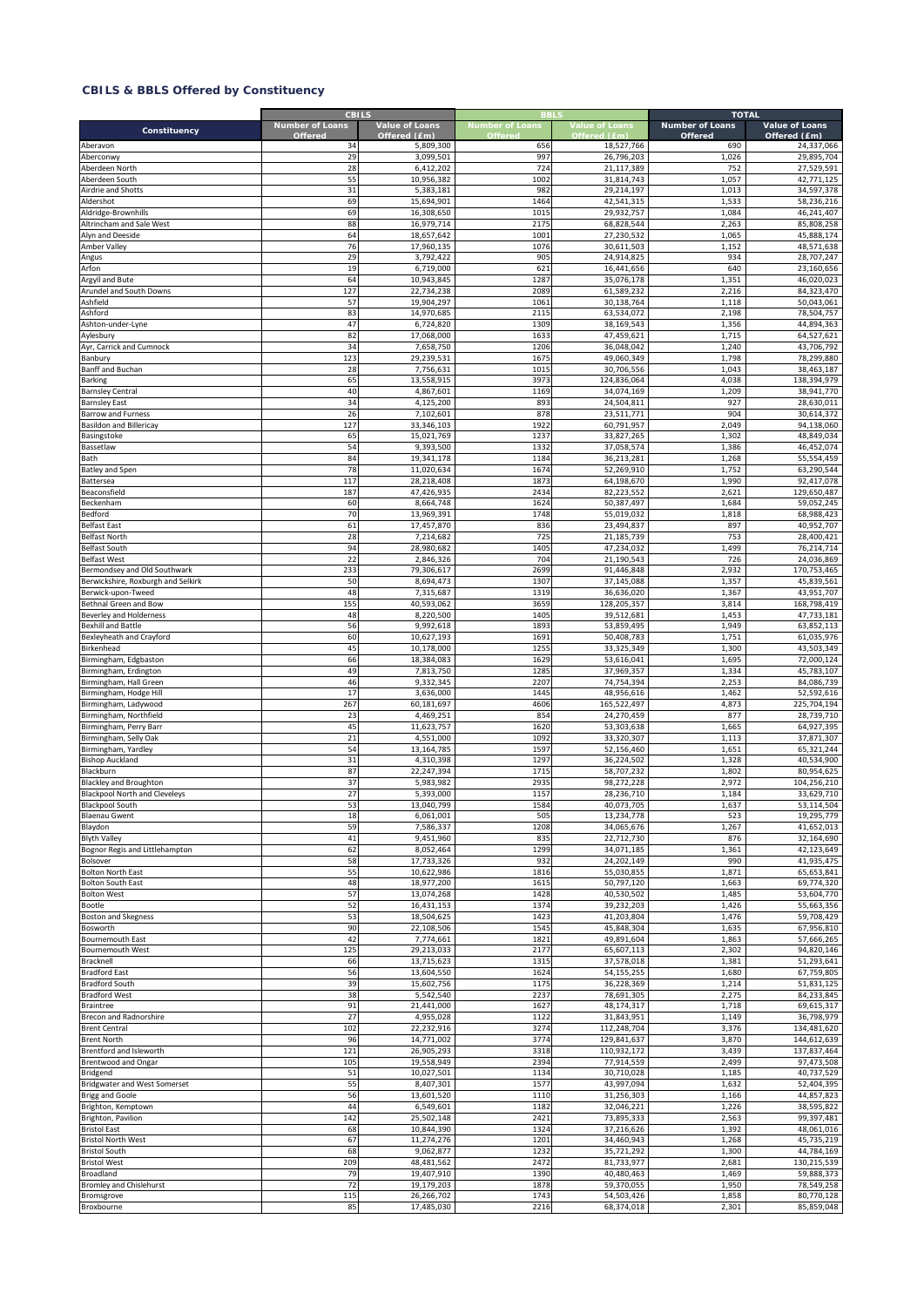|                                                   | <b>CBILS</b>                      | <b>Value of Loans</b>    | <b>Number of Loans</b> |                                       | <b>TOTAL</b><br><b>Number of Loans</b> |                                |
|---------------------------------------------------|-----------------------------------|--------------------------|------------------------|---------------------------------------|----------------------------------------|--------------------------------|
| Constituency                                      | <b>Number of Loans</b><br>Offered | Offered (£m)             | Offered                | <b>Value of Loans</b><br>Offered (£m) | Offered                                | Value of Loans<br>Offered (£m) |
| Broxtowe                                          | 36                                | 6,340,716                | 1089                   | 31,778,408                            | 1,125                                  | 38,119,124                     |
| Buckingham                                        | 138                               | 35.257.086               | 1888                   | 57,989,119                            | 2,026                                  | 93,246,204                     |
| Burnley<br>Burton                                 | 61<br>82                          | 19,650,083<br>17,931,933 | 1176<br>1501           | 35,139,431<br>44,561,837              | 1,237<br>1,583                         | 54,789,514<br>62,493,770       |
| <b>Bury North</b>                                 | 60                                | 9,696,256                | 1610                   | 49,469,193                            | 1,670                                  | 59,165,449                     |
| <b>Bury South</b>                                 | 75                                | 13,957,940               | 1950                   | 59,163,626                            | 2,025                                  | 73,121,566                     |
| <b>Bury St Edmunds</b>                            | 64                                | 16,629,028               | 1498                   | 44,158,149                            | 1,562                                  | 60,787,177                     |
| Caerphilly                                        | 23                                | 4,406,229                | 870                    | 23,777,745                            | 893                                    | 28,183,974                     |
| Caithness, Sutherland and Easter Ross             | 23                                | 3,943,000                | 749                    | 20,103,242                            | 772                                    | 24,046,242                     |
| Calder Valley                                     | 86                                | 18,581,830               | 1605                   | 46,765,621                            | 1,691                                  | 65,347,451                     |
| Camberwell and Peckham<br>Camborne and Redruth    | 47                                | 9,139,726                | 1844<br>1258           | 55,395,174<br>33,444,613              | 1,891<br>1,313                         | 64,534,900<br>43,812,648       |
| Cambridge                                         | 55<br>54                          | 10,368,035<br>7,774,750  | 1143                   | 36,589,973                            | 1,197                                  | 44,364,723                     |
| Cannock Chase                                     | 73                                | 16,160,169               | 1338                   | 39,486,802                            | 1,411                                  | 55,646,971                     |
| Canterbury                                        | 89                                | 17,273,923               | 1516                   | 47,186,798                            | 1,605                                  | 64,460,721                     |
| Cardiff Central                                   | 62                                | 14,835,000               | 1382                   | 43,960,853                            | 1,444                                  | 58,795,853                     |
| Cardiff North                                     | 33                                | 8,991,002                | 1110                   | 29,633,744                            | 1,143                                  | 38,624,746                     |
| Cardiff South and Penarth                         | 86                                | 23,391,394               | 1766                   | 54,668,357                            | 1,852                                  | 78,059,751                     |
| Cardiff West                                      | 32                                | 3,727,001                | 1168                   | 31,722,582                            | 1,200                                  | 35,449,583                     |
| Carlisle<br>Carmarthen East and Dinefwr           | 39<br>28                          | 7,866,351<br>4,501,569   | 1013<br>1158           | 28,744,955<br>30,613,327              | 1,052<br>1,186                         | 36,611,306<br>35,114,895       |
| Carmarthen West and South Pembrokeshire           | 49                                | 15,206,729               | 1557                   | 42,225,438                            | 1,606                                  | 57,432,167                     |
| Carshalton and Wallington                         | 46                                | 10,519,499               | 1714                   | 53,231,795                            | 1,760                                  | 63,751,294                     |
| Castle Point                                      | 55                                | 6,887,831                | 1549                   | 46,939,026                            | 1,604                                  | 53,826,857                     |
| Central Ayrshire                                  | 32                                | 5,338,200                | 970                    | 26,309,305                            | 1,002                                  | 31,647,505                     |
| Central Devon                                     | 78                                | 14,890,352               | 1737                   | 50,564,567                            | 1,815                                  | 65,454,919                     |
| Central Suffolk and North Ipswich                 | 74                                | 14,414,688               | 1370                   | 41,598,407                            | 1,444                                  | 56,013,095                     |
| Ceredigion                                        | 29                                | 5,020,000                | 1208                   | 34,936,818                            | 1,237                                  | 39,956,818                     |
| Charnwood                                         | 64                                | 20,201,347               | 1540                   | 45,679,056                            | 1,604                                  | 65,880,403                     |
| Chatham and Aylesford<br>Cheadle                  | 59<br>71                          | 16,922,360<br>10,855,203 | 1282<br>1901           | 36,166,849<br>56,320,563              | 1,341<br>1,972                         | 53,089,209<br>67,175,766       |
| Chelmsford                                        | 80                                | 17,932,867               | 1735                   | 53,463,941                            | 1,815                                  | 71,396,808                     |
| Chelsea and Fulham                                | 165                               | 37,792,684               | 2161                   | 78,784,134                            | 2,326                                  | 116,576,818                    |
| Cheltenham                                        | 97                                | 28,165,402               | 1617                   | 48,196,605                            | 1,714                                  | 76,362,007                     |
| Chesham and Amersham                              | 85                                | 13,135,796               | 1888                   | 61,546,484                            | 1,973                                  | 74,682,280                     |
| Chesterfield                                      | 67                                | 15,789,968               | 1182                   | 33,477,249                            | 1,249                                  | 49,267,217                     |
| Chichester                                        | 118                               | 24,286,975               | 2106                   | 63,038,524                            | 2,224                                  | 87,325,499                     |
| Chingford and Woodford Green                      | 48                                | 7,469,800                | 2264                   | 71,982,086                            | 2,312                                  | 79,451,886                     |
| Chippenham                                        | 79                                | 17,173,776               | 1196<br>3026           | 34,410,869                            | 1,275                                  | 51,584,645                     |
| <b>Chipping Barnet</b><br>Chorley                 | 100<br>72                         | 18,850,534<br>16,565,422 | 1502                   | 97,357,597<br>42,477,582              | 3,126<br>1,574                         | 116,208,131<br>59,043,004      |
| Christchurch                                      | 104                               | 23,102,830               | 1590                   | 47,893,661                            | 1,694                                  | 70,996,491                     |
| Cities of London and Westminster                  | 1327                              | 476,010,149              | 11508                  | 447,423,892                           | 12,835                                 | 923,434,042                    |
| City of Chester                                   | 86                                | 23,854,086               | 1578                   | 45,114,612                            | 1,664                                  | 68,968,698                     |
| City of Durham                                    | 45                                | 6,509,500                | 1151                   | 32,978,258                            | 1,196                                  | 39,487,758                     |
| Clacton                                           | 31                                | 5,702,499                | 1094                   | 30,137,452                            | 1,125                                  | 35,839,951                     |
| Cleethorpes                                       | 52                                | 7,598,965                | 1203                   | 30,392,369                            | 1,255                                  | 37,991,334                     |
| Clwyd South                                       | 20                                | 4,757,913                | 786<br>1188            | 20,514,589                            | 806                                    | 25,272,502                     |
| Clwyd West<br>Coatbridge, Chryston and Bellshill  | 31<br>50                          | 6,482,000<br>12,432,200  | 1096                   | 31,986,210<br>31,575,536              | 1,219<br>1,146                         | 38,468,210<br>44,007,736       |
| Colchester                                        | 72                                | 13,352,557               | 1689                   | 49,496,828                            | 1,761                                  | 62,849,385                     |
| Colne Valley                                      | 59                                | 7,934,413                | 1545                   | 44,481,298                            | 1,604                                  | 52,415,711                     |
| Congleton                                         | 86                                | 15,708,737               | 1490                   | 42,700,946                            | 1,576                                  | 58,409,683                     |
| Copeland                                          | 34                                | 7,076,900                | 743                    | 20,241,595                            | 777                                    | 27,318,495                     |
| Corby                                             | 93                                | 17,537,413               | 1896                   | 52,695,665                            | 1,989                                  | 70,233,078                     |
| Coventry North East                               | 42                                | 12,436,070               | 181                    | 52,448,424                            | 1,857                                  | 64,884,494                     |
| Coventry North West                               | 32<br>71                          | 6,071,000                | 1365<br>1705           | 39,584,028                            | 1,397                                  | 45,655,028                     |
| Coventry South<br>Crawley                         | 80                                | 21,210,587<br>26,173,784 | 1404                   | 53,268,857<br>41,800,073              | 1,776<br>1,484                         | 74,479,444<br>67,973,857       |
| <b>Crewe and Nantwich</b>                         | 76                                | 13,711,031               | 1471                   | 40,064,692                            | 1,547                                  | 53.775.723                     |
| Croydon Central                                   | 58                                | 11,075,394               | 2345                   | 73,924,678                            | 2,403                                  | 85,000,072                     |
| Croydon North                                     | 60                                | 10,454,016               | 2997                   | 93,846,452                            | 3,057                                  | 104,300,468                    |
| Croydon South                                     | 56                                | 9,814,445                | 2229                   | 71,903,261                            | 2,285                                  | 81,717,706                     |
| Cumbernauld, Kilsyth and Kirkintilloch East       | 32                                | 5,149,572                | 839                    | 23,252,972                            | 871                                    | 28,402,544                     |
| Cynon Valley                                      | 15                                | 1,895,965                | 654                    | 16,754,320                            | 669                                    | 18,650,285                     |
| Dagenham and Rainham<br>Darlington                | 59<br>58                          | 13,220,100<br>9,012,385  | 2650<br>1239           | 84,181,216<br>33,488,833              | 2,709<br>1,297                         | 97,401,316<br>42,501,218       |
| Dartford                                          | 89                                | 20,391,113               | 2625                   | 79,508,830                            | 2,714                                  | 99,899,943                     |
| Daventry                                          | 110                               | 21,820,902               | 1655                   | 49,181,999                            | 1,765                                  | 71,002,901                     |
| Delyn                                             | 33                                | 6,096,182                | 804                    | 21,440,633                            | 837                                    | 27,536,815                     |
| Denton and Reddish                                | 66                                | 14,216,150               | 1219                   | 36,484,116                            | 1,285                                  | 50,700,266                     |
| Derby North                                       | 69                                | 18,258,515               | 1254                   | 36,213,469                            | 1,323                                  | 54,471,984                     |
| Derby South                                       | 73                                | 14,796,352               | 1631                   | 51,139,839                            | 1,704                                  | 65,936,191                     |
| Derbyshire Dales<br>Devizes                       | 78<br>54                          | 15,856,406<br>10,968,018 | 1491<br>1113           | 43,631,650<br>31,100,872              | 1,569<br>1,167                         | 59,488,056<br>42,068,890       |
| Dewsbury                                          | 50                                | 12,803,822               | 1550                   | 45,722,631                            | 1,600                                  | 58,526,452                     |
| Don Valley                                        | 48                                | 8,872,461                | 1203                   | 34,188,723                            | 1,251                                  | 43,061,183                     |
| Doncaster Central                                 | 95                                | 21,829,375               | 1634                   | 48,356,233                            | 1,729                                  | 70,185,608                     |
| Doncaster North                                   | 32                                | 4,200,531                | 1014                   | 27,392,732                            | 1,046                                  | 31,593,263                     |
| Dover                                             | 52                                | 5,899,331                | 1089                   | 30,988,323                            | 1,141                                  | 36,887,654                     |
| Dudley North                                      | 32                                | 5,469,851                | 912                    | 26,333,385                            | 944                                    | 31,803,236                     |
| Dudley South                                      | 75                                | 18,575,033               | 1131                   | 36,232,762                            | 1,206                                  | 54,807,795                     |
| Dulwich and West Norwood<br>Dumfries and Galloway | 55<br>42                          | 9,228,101<br>6,224,073   | 1657<br>1298           | 51,311,347<br>37,737,265              | 1,712<br>1,340                         | 60,539,448<br>43,961,338       |
| Dumfriesshire, Clydesdale and Tweeddale           | 46                                | 8,606,081                | 1210                   | 35,384,899                            | 1,256                                  | 43,990,980                     |
| Dundee East                                       | 33                                | 4,932,259                | 980                    | 27,973,190                            | 1,013                                  | 32,905,449                     |
| Dundee West                                       | 37                                | 8,622,750                | 1099                   | 32,928,932                            | 1,136                                  | 41,551,682                     |
| Dunfermline and West Fife                         | 29                                | 5,224,300                | 969                    | 27,042,207                            | 998                                    | 32,266,507                     |
| Dwyfor Meirionnydd                                | 33                                | 6,441,421                | 1058                   | 28,941,871                            | 1,091                                  | 35,383,292                     |
| Ealing Central and Acton                          | 165                               | 48,929,478               | 3302                   | 113,856,287                           | 3,467                                  | 162,785,765                    |
| <b>Ealing North</b>                               | 77                                | 16,387,600               | 2570                   | 83,759,468                            | 2,647                                  | 100,147,068                    |
| Ealing, Southall                                  | 53                                | 12,950,861               | 2479                   | 86,141,528                            | 2,532<br>902                           | 99,092,389                     |
| Easington<br>East Antrim                          | 33<br>22                          | 7,703,045<br>3,921,500   | 869<br>934             | 24,802,730<br>25,573,944              | 956                                    | 32,505,775<br>29,495,444       |
| East Devon                                        | 92                                | 26,125,998               | 1599                   | 45,758,299                            | 1,691                                  | 71,884,297                     |
| <b>East Dunbartonshire</b>                        | 29                                | 3,980,046                | 915                    | 25,744,008                            | 944                                    | 29,724,054                     |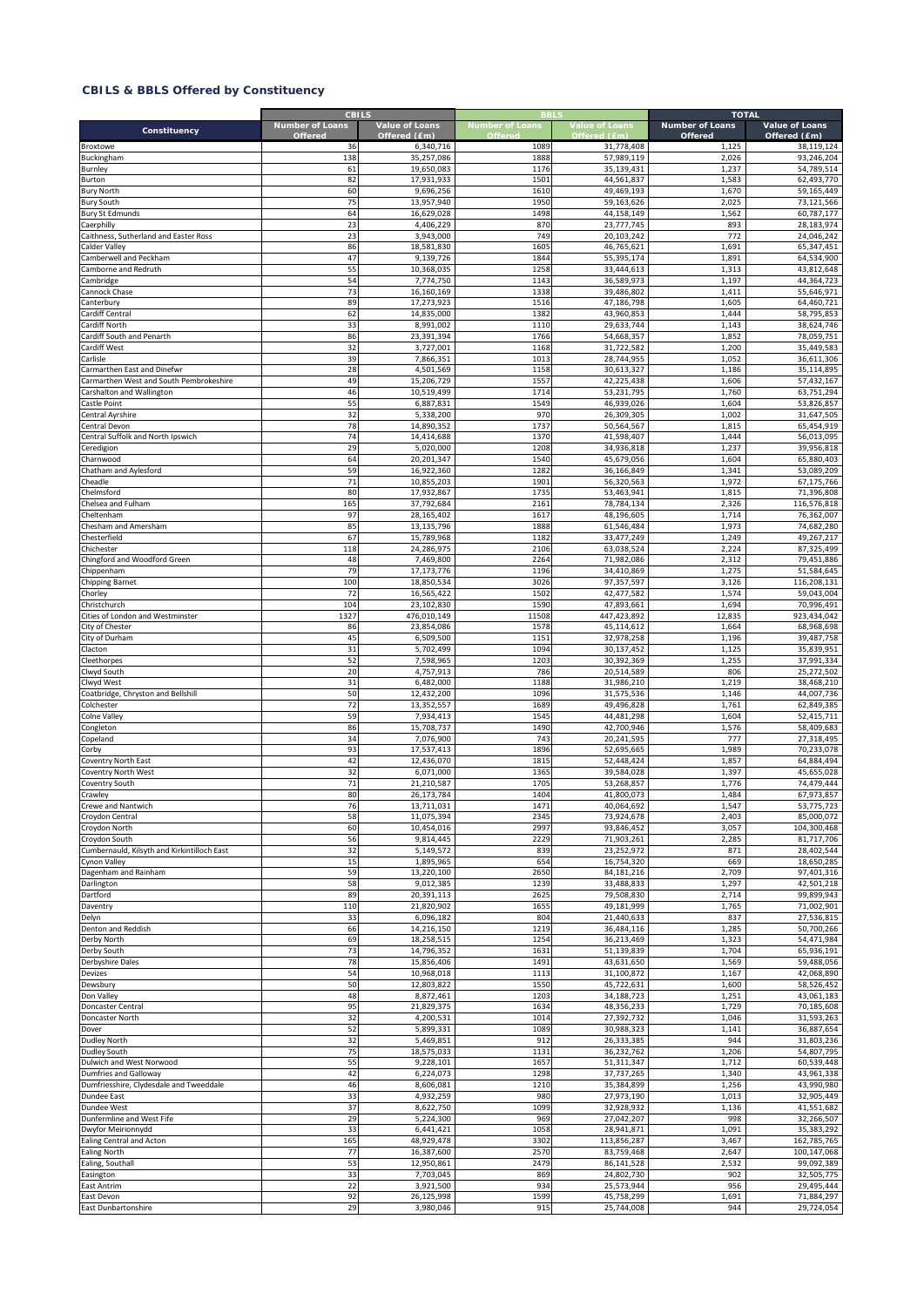|                                                              | <b>CBILS</b><br><b>Number of Loans</b> | Value of Loans           | <b>Number of Loans</b> | <b>Value of Loans</b>     | <b>TOTAL</b><br><b>Number of Loans</b> | Value of Loans            |
|--------------------------------------------------------------|----------------------------------------|--------------------------|------------------------|---------------------------|----------------------------------------|---------------------------|
| Constituency                                                 | Offered                                | Offered (£m)             | <b>Offered</b>         | Offered (£m)              | <b>Offered</b>                         | Offered (£m)              |
| East Ham                                                     | 57                                     | 12,059,515               | 4160                   | 137,003,554               | 4,217                                  | 149,063,069               |
| East Hampshire                                               | 94                                     | 16.686.016               | 1612                   | 48,164,865                | 1,706                                  | 64,850,881                |
| East Kilbride, Strathaven and Lesmahagow<br>East Londonderry | 54<br>44                               | 8,891,876<br>15,839,103  | 1201<br>1462           | 35,521,652<br>46,792,105  | 1,255<br>1,506                         | 44,413,528<br>62,631,208  |
| East Lothian                                                 | 54                                     | 9,221,500                | 1062                   | 28,834,759                | 1,116                                  | 38,056,259                |
| East Renfrewshire                                            | 20                                     | 2,685,000                | 1123                   | 32,362,630                | 1,143                                  | 35,047,630                |
| East Surrey                                                  | 108                                    | 16,083,529               | 2157                   | 66,493,980                | 2,265                                  | 82,577,508                |
| East Worthing and Shoreham                                   | 83                                     | 25,964,768               | 1486                   | 42,079,798                | 1,569                                  | 68,044,566                |
| East Yorkshire                                               | 65                                     | 15,620,259               | 1472                   | 41,299,423                | 1,537                                  | 56,919,683                |
| Eastbourne                                                   | 58<br>81                               | 12,904,100<br>15,707,365 | 1465<br>167            | 41,209,348<br>46,603,172  | 1,523<br>1,758                         | 54,113,448<br>62,310,537  |
| Eastleigh<br>ddisbury                                        | 71                                     | 15,860,051               | 1525                   | 44,983,925                | 1,596                                  | 60,843,976                |
| dinburgh East                                                | 61                                     | 22,787,400               | 1228                   | 37,633,607                | 1,289                                  | 60,421,007                |
| dinburgh North and Leith                                     | 145                                    | 31,116,806               | 2010                   | 65,377,452                | 2,155                                  | 96,494,258                |
| Edinburgh South                                              | 22                                     | 1,387,800                | 749                    | 21,519,517                | 771                                    | 22,907,317                |
| dinburgh South West                                          | 56                                     | 13,437,654               | 1014                   | 29,748,374                | 1,070                                  | 43,186,028                |
| dinburgh West                                                | 53<br>44                               | 14,615,110<br>13,791,504 | 916<br>2460            | 25,950,685                | 969<br>2,504                           | 40,565,795<br>96,483,750  |
| dmonton:<br>Ellesmere Port and Neston                        | 59                                     | 11,473,850               | 989                    | 82,692,246<br>27,495,287  | 1,048                                  | 38,969,137                |
| Elmet and Rothwell                                           | 100                                    | 15,313,039               | 1639                   | 50,314,876                | 1,739                                  | 65,627,915                |
| <b>Itham</b>                                                 | 34                                     | 4,871,091                | 1496                   | 43,541,479                | 1,530                                  | 48,412,570                |
| nfield North                                                 | 67                                     | 11,697,953               | 2023                   | 62,300,386                | 2,090                                  | 73,998,339                |
| Enfield, Southgate                                           | 65                                     | 12,518,153               | 3324                   | 110,186,043               | 3,389                                  | 122,704,196               |
| pping Forest                                                 | 99                                     | 22,350,348               | 2729                   | 90,865,345                | 2,828                                  | 113,215,693               |
| psom and Ewell<br>rewash                                     | 67<br>63                               | 17,568,136<br>12,580,583 | 1686<br>1185           | 51,286,418<br>33,393,752  | 1,753<br>1,248                         | 68,854,554<br>45,974,335  |
| Frith and Thamesmead                                         | 53                                     | 14,678,000               | 2642                   | 76,939,804                | 2,695                                  | 91,617,804                |
| Esher and Walton                                             | 82                                     | 25,944,898               | 2029                   | 66,436,097                | 2,111                                  | 92,380,995                |
| Exeter                                                       | 83                                     | 21,765,401               | 1334                   | 41,839,913                | 1,417                                  | 63,605,314                |
| alkirk:                                                      | 49                                     | 6,735,656                | 1139                   | 31,673,237                | 1,188                                  | 38,408,893                |
| areham                                                       | 99                                     | 20,797,986               | 1527                   | 46,818,151                | 1,626                                  | 67,616,137                |
| aversham and Mid Kent                                        | 77<br>72                               | 12,683,094               | 1624<br>2806           | 47,898,525<br>95,228,150  | 1,701                                  | 60,581,619                |
| Feltham and Heston<br>Fermanagh and South Tyrone             | 64                                     | 21,983,851<br>20,750,457 | 2388                   | 78,438,425                | 2,878<br>2,452                         | 117,212,001<br>99,188,882 |
| Filton and Bradley Stoke                                     | 49                                     | 13,081,716               | 1275                   | 35,751,938                | 1,324                                  | 48,833,654                |
| Finchley and Golders Green                                   | 127                                    | 26,897,658               | 4954                   | 172,622,176               | 5,081                                  | 199,519,834               |
| Folkestone and Hythe                                         | 76                                     | 15,389,687               | 1657                   | 45,881,215                | 1,733                                  | 61,270,902                |
| Forest of Dean                                               | 51                                     | 8,645,070                | 1317                   | 36,412,894                | 1,368                                  | 45,057,964                |
| Foyle                                                        | 27                                     | 8,067,748                | 840                    | 27,172,023                | 867                                    | 35,239,771                |
| -ylde<br>Gainsborough                                        | 62<br>51                               | 15,026,652<br>8,848,900  | 1791<br>1341           | 51,834,774<br>38,310,550  | 1,853<br>1,392                         | 66,861,426<br>47,159,450  |
| Garston and Halewood                                         | 43                                     | 11,172,213               | 1341                   | 36,366,388                | 1,384                                  | 47,538,601                |
| Gateshead                                                    | 49                                     | 15,272,800               | 1283                   | 38,840,864                | 1,332                                  | 54,113,664                |
| Gedling                                                      | 40                                     | 8,524,770                | 1175                   | 32,478,602                | 1,215                                  | 41,003,372                |
| Gillingham and Rainham                                       | 37                                     | 7,291,050                | 1296                   | 36,285,271                | 1,333                                  | 43,576,321                |
| Glasgow Central                                              | 196                                    | 48,659,249               | 3782                   | 132,265,267               | 3,978                                  | 180,924,516               |
| <b>Glasgow East</b><br>Glasgow North                         | 45<br>29                               | 13,458,349<br>5,764,751  | 1065<br>808            | 30,648,796<br>24,832,854  | 1,110<br>837                           | 44,107,145<br>30,597,605  |
| <b>Glasgow North East</b>                                    | 39                                     | 6,687,001                | 744                    | 22,335,135                | 783                                    | 29,022,136                |
| Glasgow North West                                           | 14                                     | 4,006,001                | 756                    | 20,758,668                | 770                                    | 24,764,669                |
| Glasgow South                                                | 19                                     | 4,458,000                | 912                    | 26,165,312                | 931                                    | 30,623,312                |
| Glasgow South West                                           | 46                                     | 11,495,000               | 866                    | 25,500,804                | 912                                    | 36,995,804                |
| Glenrothes                                                   | 22                                     | 3,655,576                | 747                    | 20,610,697                | 769                                    | 24,266,273                |
| Gloucester<br>Gordon                                         | 81<br>66                               | 21,128,821<br>17,869,942 | 1445<br>1030           | 40,319,517<br>30,514,856  | 1,526<br>1,096                         | 61,448,338<br>48,384,798  |
| Gosport                                                      | 57                                     | 13,276,250               | 97                     | 25,589,401                | 1,034                                  | 38,865,651                |
| Gower                                                        | 38                                     | 6,883,500                | 1021                   | 26,804,289                | 1,059                                  | 33,687,789                |
| <b>Grantham and Stamford</b>                                 | 99                                     | 33,731,470               | 1527                   | 43,567,857                | 1,626                                  | 77,299,327                |
| Gravesham                                                    | 55                                     | 10,707,819               | 2249                   | 69,878,597                | 2,304                                  | 80,586,416                |
| <b>Great Grimsby</b>                                         | 43                                     | 10,386,261               | 976                    | 24,884,819                | 1,019                                  | 35,271,080                |
| Great Yarmouth                                               | 53<br>71                               | 9,464,500<br>18,017,952  | 1130<br>2505           | 33,031,138<br>78,235,194  | 1,183                                  | 42,495,638<br>96,253,146  |
| Greenwich and Woolwich<br>Guildford                          | 108                                    | 29,388,000               | 1419                   | 45,588,471                | 2,576<br>1,527                         | 74,976,471                |
| Hackney North and Stoke Newington                            | 57                                     | 10,496,238               | 4001                   | 143,276,614               | 4,058                                  | 153,772,852               |
| Hackney South and Shoreditch                                 | 242                                    | 55,506,976               | 6887                   | 224,767,696               | 7,129                                  | 280,274,672               |
| <b>Halesowen and Rowley Regis</b>                            | 63                                     | 19,261,450               | 1230                   | 36,967,457                | 1,293                                  | 56,228,907                |
| Halifax                                                      | 56                                     | 11,382,212               | 1660                   | 50,762,543                | 1,716                                  | 62,144,755                |
| Haltemprice and Howden                                       | 69                                     | 12,390,400               | 1342                   | 37,864,641<br>31,574,846  | 1,411                                  | 50,255,041                |
| Halton<br>Hammersmith                                        | 59<br>117                              | 10,726,867<br>30,031,334 | 1168<br>2253           | 75,548,728                | 1,227<br>2,370                         | 42,301,713<br>105,580,062 |
| Hampstead and Kilburn                                        | 97                                     | 23,027,966               | 2644                   | 90,797,044                | 2,741                                  | 113,825,010               |
| Harborough                                                   | 105                                    | 19,962,510               | 1658                   | 51,331,412                | 1,763                                  | 71,293,921                |
| Harlow                                                       | 88                                     | 20,225,018               | 2041                   | 63,936,282                | 2,129                                  | 84,161,300                |
| Harrogate and Knaresborough                                  | 94                                     | 22,109,884               | 1794                   | 50,761,654                | 1,888                                  | 72,871,538                |
| <b>Harrow East</b>                                           | 94                                     | 17,662,200<br>20,443,851 | 3398                   | 116,462,854               | 3,492                                  | 134,125,054               |
| Harrow West<br>Hartlepool                                    | 95<br>34                               | 7,169,332                | 3772<br>1075           | 128,692,209<br>28,780,564 | 3,867<br>1,109                         | 149,136,060<br>35,949,896 |
| Harwich and North Essex                                      | 79                                     | 15,298,622               | 1487                   | 42,821,834                | 1,566                                  | 58,120,456                |
| Hastings and Rye                                             | 59                                     | 7,469,488                | 1887                   | 51,722,230                | 1,941                                  | 59,191,718                |
| Havant                                                       | 57                                     | 10,180,400               | 1183                   | 31,321,434                | 1,240                                  | 41,501,834                |
| Hayes and Harlington                                         | 66                                     | 23,071,776               | 3030                   | 103,648,453               | 3,096                                  | 126,720,229               |
| <b>Hazel Grove</b>                                           | 49                                     | 7,778,650                | 1215                   | 33,505,290                | 1,264                                  | 41,283,940                |
| <b>Hemel Hempstead</b>                                       | 74<br>28                               | 17,503,375               | 1871<br>911            | 56,650,231                | 1,945<br>939                           | 74,153,606                |
| Hemsworth<br>Hendon                                          | 108                                    | 9,856,151<br>27,488,901  | 3873                   | 24,280,993<br>127,233,325 | 3,981                                  | 34,137,144<br>154,722,226 |
| Henley                                                       | 125                                    | 23,326,835               | 1749                   | 56,146,204                | 1,874                                  | 79,473,039                |
| Hereford and South Herefordshire                             | 75                                     | 21,321,639               | 1541                   | 45,940,803                | 1,616                                  | 67,262,442                |
| <b>Hertford and Stortford</b>                                | 115                                    | 25,066,515               | 2293                   | 73,142,561                | 2,408                                  | 98,209,076                |
| Hertsmere                                                    | 126                                    | 29,798,130               | 2873                   | 92,205,854                | 2,999                                  | 122,003,984               |
| Hexham                                                       | 54                                     | 11,014,864               | 1402                   | 41,178,944                | 1,456                                  | 52,193,808                |
| Heywood and Middleton<br><b>High Peak</b>                    | 69<br>60                               | 16,260,500<br>13,988,812 | 1661<br>1388           | 48,490,311<br>38,370,552  | 1,730<br>1,448                         | 64,750,811<br>52,359,364  |
| Hitchin and Harpenden                                        | 91                                     | 17,267,903               | 1664                   | 52,397,241                | 1,755                                  | 69,665,144                |
| <b>Holborn and St Pancras</b>                                | 425                                    | 151,692,186              | 7292                   | 251,397,581               | 7,717                                  | 403,089,767               |
| Hornchurch and Upminster                                     | 88                                     | 14,116,250               | 2202                   | 69,119,918                | 2,290                                  | 83,236,168                |
| Hornsey and Wood Green                                       | 88                                     | 17,563,799               | 2540                   | 80,117,525                | 2,628                                  | 97,681,324                |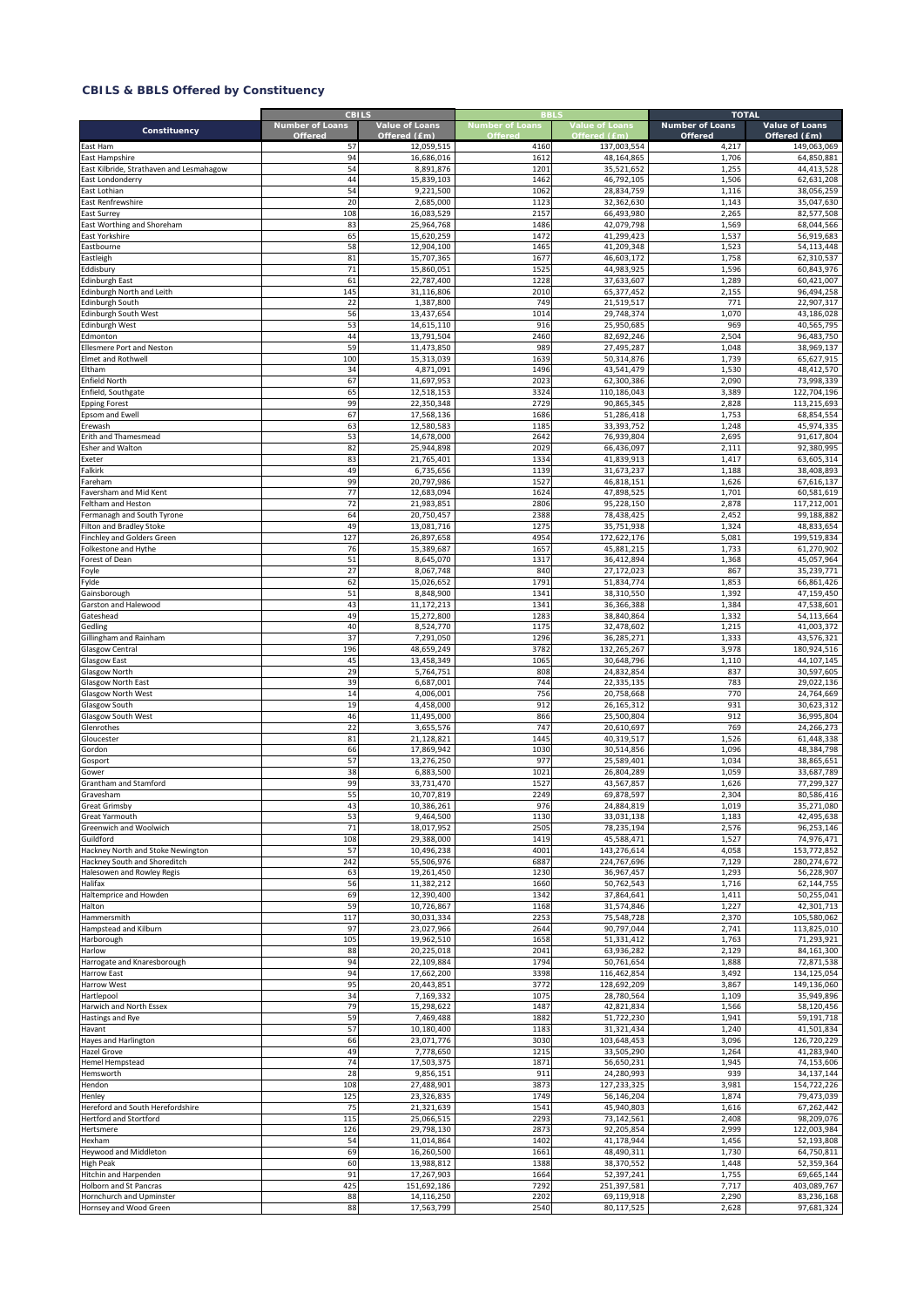|                                                                | <b>CBILS</b><br><b>Number of Loans</b> | Value of Loans           | <b>Number of Loans</b> | <b>Value of Loans</b>     | <b>TOTAL</b><br><b>Number of Loans</b> | Value of Loans            |
|----------------------------------------------------------------|----------------------------------------|--------------------------|------------------------|---------------------------|----------------------------------------|---------------------------|
| Constituency                                                   | <b>Offered</b>                         | Offered (£m)             | <b>Offered</b>         | Offered (£m)              | Offered                                | Offered (£m)              |
| Horsham                                                        | 104                                    | 18,780,521               | 1803                   | 55,124,711                | 1,907                                  | 73,905,232                |
| Houghton and Sunderland South                                  | 21<br>91                               | 4,969,500<br>20,878,134  | 797<br>2228            | 20,376,462<br>66,074,785  | 818<br>2,319                           | 25.345.962<br>86,952,919  |
| Hove<br>Huddersfield                                           | 55                                     | 11,343,050               | 1507                   | 46,604,097                | 1,562                                  | 57,947,147                |
| Huntingdon                                                     | 94                                     | 19,680,158               | 1629                   | 48,802,953                | 1,723                                  | 68,483,111                |
| Hyndburn                                                       | 62                                     | 14,599,134               | 1318                   | 40,562,093                | 1,380                                  | 55,161,227                |
| Ilford North                                                   | 100                                    | 20,450,400               | 3348                   | 110,716,062               | 3,448                                  | 131,166,462               |
| <b>Ilford South</b>                                            | 88                                     | 16,017,842               | 5089                   | 178,733,092               | 5,177                                  | 194,750,934               |
| Inverclyde<br>Inverness, Nairn, Badenoch and Strathspey        | 18<br>83                               | 3,608,373<br>17,477,459  | 572<br>1513            | 16,042,186<br>40,808,524  | 590<br>1,596                           | 19,650,559<br>58,285,983  |
| Ipswich                                                        | 71                                     | 11,027,777               | 1389                   | 41,820,979                | 1,460                                  | 52,848,756                |
| Isle of Wight                                                  | 84                                     | 13,503,003               | 2072                   | 54,752,567                | 2,156                                  | 68,255,570                |
| <b>Islington North</b>                                         | 45                                     | 6,282,701                | 1652                   | 52,911,285                | 1,697                                  | 59,193,986                |
| Islington South and Finsbury                                   | 297                                    | 89,515,612               | 5319                   | 174,970,224               | 5,616                                  | 264,485,837               |
| Islwyn                                                         | 27                                     | 5,119,003                | 715                    | 19,960,924                | 742                                    | 25,079,927                |
| Jarrow                                                         | 39<br>70                               | 9,356,850                | 877<br>1494            | 23,300,068                | 916                                    | 32,656,918                |
| Keighley<br>Kenilworth and Southam                             | 59                                     | 17,988,404<br>11,607,813 | 1390                   | 44,284,614<br>40,833,954  | 1,564<br>1,449                         | 62,273,018<br>52,441,767  |
| Kensington                                                     | 158                                    | 48,090,740               | 2616                   | 94,221,196                | 2,774                                  | 142,311,936               |
| Kettering                                                      | 75                                     | 17,867,160               | 1367                   | 38,287,783                | 1,442                                  | 56,154,943                |
| Kilmarnock and Loudoun                                         | 45                                     | 12,034,598               | 1258                   | 34,843,192                | 1,303                                  | 46,877,790                |
| Kingston and Surbiton                                          | 101                                    | 21,002,351               | 2353                   | 78,147,844                | 2,454                                  | 99,150,195                |
| Kingston upon Hull East                                        | 55                                     | 8,177,756                | 788                    | 23,234,278                | 843                                    | 31,412,034                |
| Kingston upon Hull North<br>Kingston upon Hull West and Hessle | 29<br>87                               | 5,898,650<br>22,700,851  | 729<br>1356            | 19,065,032<br>40,933,242  | 758<br>1,443                           | 24,963,682<br>63,634,093  |
| Kingswood                                                      | 44                                     | 13,466,001               | 1139                   | 30,541,146                | 1,183                                  | 44,007,147                |
| Kirkcaldy and Cowdenbeath                                      | 39                                     | 11,517,531               | 1010                   | 27,623,521                | 1,049                                  | 39.141.052                |
| Knowsley                                                       | 81                                     | 20,306,100               | 1299                   | 35,798,426                | 1,380                                  | 56,104,526                |
| agan Valley                                                    | 62                                     | 17,429,100               | 1411                   | 43,933,629                | 1,473                                  | 61,362,729                |
| anark and Hamilton East                                        | 82                                     | 14,080,752               | 1478                   | 45,027,436                | 1,560                                  | 59,108,188                |
| Lancaster and Fleetwood                                        | 46                                     | 14,862,502               | 1125                   | 33,661,866                | 1,171                                  | 48,524,368                |
| eeds Central<br>eeds East                                      | 208<br>33                              | 51,290,387               | 2815<br>1207           | 95,445,427<br>34,172,153  | 3,023                                  | 146,735,814<br>39,311,653 |
| eeds North East                                                | 42                                     | 5,139,500<br>6,681,884   | 1422                   | 42,353,688                | 1,240<br>1,464                         | 49,035,572                |
| eeds North West                                                | 59                                     | 15,701,863               | 1105                   | 31,709,805                | 1,164                                  | 47,411,668                |
| eeds West                                                      | 67                                     | 17,411,263               | 1160                   | 34,168,097                | 1,227                                  | 51,579,360                |
| eicester East                                                  | 89                                     | 17,864,737               | 2339                   | 77,646,252                | 2,428                                  | 95,510,989                |
| Leicester South                                                | 93                                     | 23,136,674               | 2432                   | 82,398,905                | 2,525                                  | 105,535,579               |
| Leicester West                                                 | 78                                     | 15,823,014               | 1536                   | 46,206,580                | 1,614                                  | 62,029,594                |
| .eigh                                                          | 57                                     | 12,653,717               | 1271<br>1501           | 34,580,958                | 1,328<br>1,570                         | 47,234,675                |
| ewes<br>ewisham East                                           | 69<br>32                               | 15,585,509<br>9,090,500  | 1604                   | 43,230,479<br>46,547,571  | 1,636                                  | 58,815,988<br>55,638,071  |
| ewisham West and Penge                                         | 34                                     | 4,707,698                | 1640                   | 46,514,254                | 1,674                                  | 51,221,952                |
| ewisham, Deptford                                              | 51                                     | 6,810,129                | 1904                   | 57,510,320                | 1,955                                  | 64,320,449                |
| eyton and Wanstead                                             | 43                                     | 9,237,686                | 2345                   | 77,368,438                | 2,388                                  | 86,606,124                |
| .ichfield                                                      | 76                                     | 13,808,681               | 1476                   | 42,142,939                | 1,552                                  | 55,951,620                |
| incoln                                                         | 64                                     | 13,068,456               | 1315                   | 38,400,279                | 1,379                                  | 51,468,735                |
| Linlithgow and East Falkirk                                    | 46<br>160                              | 10,496,713               | 1139<br>3204           | 30,709,604                | 1,185                                  | 41,206,317<br>158,688,307 |
| Liverpool, Riverside<br>Liverpool, Walton                      | 16                                     | 47,251,662<br>3,968,300  | 1101                   | 111,436,645<br>31,231,405 | 3,364<br>1,117                         | 35,199,705                |
| iverpool, Wavertree                                            | 26                                     | 7,466,145                | 1482                   | 44,693,927                | 1,508                                  | 52,160,072                |
| iverpool, West Derby                                           | 9                                      | 1,418,900                | 924                    | 22,719,866                | 933                                    | 24,138,766                |
| Livingston                                                     | 69                                     | 24,410,200               | 1096                   | 30,957,876                | 1,165                                  | 55,368,076                |
| Llanelli                                                       | 28                                     | 5,305,800                | 942                    | 25,707,153                | 970                                    | 31,012,953                |
| oughborough.                                                   | 90                                     | 25,813,159               | 1360                   | 40,880,891                | 1,450                                  | 66,694,050                |
| outh and Horncastle<br>udlow                                   | 60<br>64                               | 16,613,700<br>11,586,268 | 1348<br>1639           | 37,676,097<br>47.604.722  | 1,408<br>1,703                         | 54,289,797<br>59,190,990  |
| Luton North                                                    | 37                                     | 9,895,402                | 1635                   | 50,603,646                | 1,672                                  | 60,499,048                |
| Luton South                                                    | 61                                     | 14,922,892               | 2924                   | 97,664,485                | 2,985                                  | 112,587,377               |
| Macclesfield                                                   | 86                                     | 25,277,084               | 1613                   | 48,474,967                | 1,699                                  | 73,752,051                |
| Maidenhead                                                     | 120                                    | 25,042,741               | 1825                   | 58,406,380                | 1,945                                  | 83,449,121                |
| Maidstone and The Weald                                        | 85                                     | 17,996,021               | 1996                   | 61,721,562                | 2,081                                  | 79,717,583                |
| Makerfield<br>Maldon                                           | 37<br>111                              | 4,911,074<br>22,518,028  | 1007<br>1726           | 25,520,791<br>50,839,883  | 1,044<br>1,837                         | 30,431,865<br>73,357,911  |
| Manchester Central                                             | 264                                    | 74,187,780               | 4227                   | 148,511,167               | 4,491                                  | 222,698,947               |
| Manchester, Gorton                                             | 26                                     | 2,681,762                | 2052                   | 64,698,460                | 2,078                                  | 67,380,222                |
| Manchester, Withington                                         | 34                                     | 3,839,976                | 1558                   | 48,952,778                | 1,592                                  | 52,792,754                |
| Mansfield                                                      | 59                                     | 14,988,785               | 1290                   | 36,555,409                | 1,349                                  | 51,544,194                |
| Meon Valley                                                    | 115                                    | 22,273,371               | 1981                   | 58,870,468                | 2,096                                  | 81,143,839                |
| Meriden                                                        | 65                                     | 10,667,903               | 1476<br>709            | 46,383,749                | 1,541                                  | 57,051,652                |
| Merthyr Tydfil and Rhymney<br>Mid Bedfordshire                 | 24<br>88                               | 4,513,001<br>18,272,000  | 1670                   | 18,826,325<br>49,774,949  | 733<br>1,758                           | 23,339,326<br>68.046.949  |
| Mid Derbyshire                                                 | 24                                     | 2,221,502                | 885                    | 21,996,608                | 909                                    | 24,218,110                |
| Mid Dorset and North Poole                                     | 64                                     | 11,728,268               | 1373                   | 39,422,041                | 1,437                                  | 51,150,309                |
| Mid Norfolk                                                    | 69                                     | 9,941,276                | 1269                   | 35,781,461                | 1,338                                  | 45,722,737                |
| <b>Mid Sussex</b>                                              | 124                                    | 26,742,077               | 1728                   | 50,518,376                | 1,852                                  | 77,260,453                |
| Mid Ulster                                                     | 58                                     | 16,334,088               | 2180                   | 70,886,815                | 2,238                                  | 87,220,903                |
| Mid Worcestershire                                             | 91<br>41                               | 17,590,780<br>8,868,742  | 1719<br>1680           | 48,986,691<br>53,491,180  | 1,810<br>1,721                         | 66,577,471<br>62,359,922  |
| Middlesbrough<br>Middlesbrough South and East Cleveland        | 22                                     | 2,469,400                | 956                    | 23,109,228                | 978                                    | 25,578,628                |
| Midlothian                                                     | 51                                     | 12,144,076               | 1070                   | 29,373,614                | 1,121                                  | 41,517,690                |
| Milton Keynes North                                            | 123                                    | 23,051,486               | 2731                   | 82,425,264                | 2,854                                  | 105,476,750               |
| Milton Keynes South                                            | 102                                    | 25,445,730               | 2518                   | 75,264,504                | 2,620                                  | 100,710,234               |
| Mitcham and Morden                                             | 64                                     | 11,234,452               | 2434                   | 77,122,652                | 2,498                                  | 88,357,104                |
| Mole Valley                                                    | 110                                    | 22,124,991               | 1768                   | 57,573,194                | 1,878                                  | 79,698,185                |
| Monmouth<br>Montgomeryshire                                    | 52<br>41                               | 13,536,202<br>7,267,661  | 1331<br>1046           | 37,687,646<br>30,706,658  | 1,383<br>1,087                         | 51,223,848<br>37,974,319  |
| Moray                                                          | 44                                     | 7,039,407                | 1024                   | 28,563,098                | 1,068                                  | 35,602,505                |
| Morecambe and Lunesdale                                        | 45                                     | 7,758,111                | 971                    | 25,864,681                | 1,016                                  | 33,622,792                |
| Morley and Outwood                                             | 81                                     | 20,103,450               | 1446                   | 39,312,969                | 1,527                                  | 59,416,419                |
| Motherwell and Wishaw                                          | 30                                     | 4,463,250                | 916                    | 25,860,798                | 946                                    | 30,324,048                |
| Na h-Eileanan an Iar                                           | 13                                     | 2,919,392                | 336                    | 7,427,525                 | 349                                    | 10,346,917                |
| Neath<br>New Forest East                                       | 22<br>66                               | 3,502,500<br>17,875,500  | 742<br>1220            | 19,356,480<br>35,273,820  | 764<br>1,286                           | 22,858,980<br>53,149,320  |
| New Forest West                                                | 115                                    | 26,664,401               | 1499                   | 44,589,640                | 1,614                                  | 71,254,041                |
| Newark                                                         | 95                                     | 18,045,773               | 1652                   | 48,593,199                | 1,747                                  | 66,638,972                |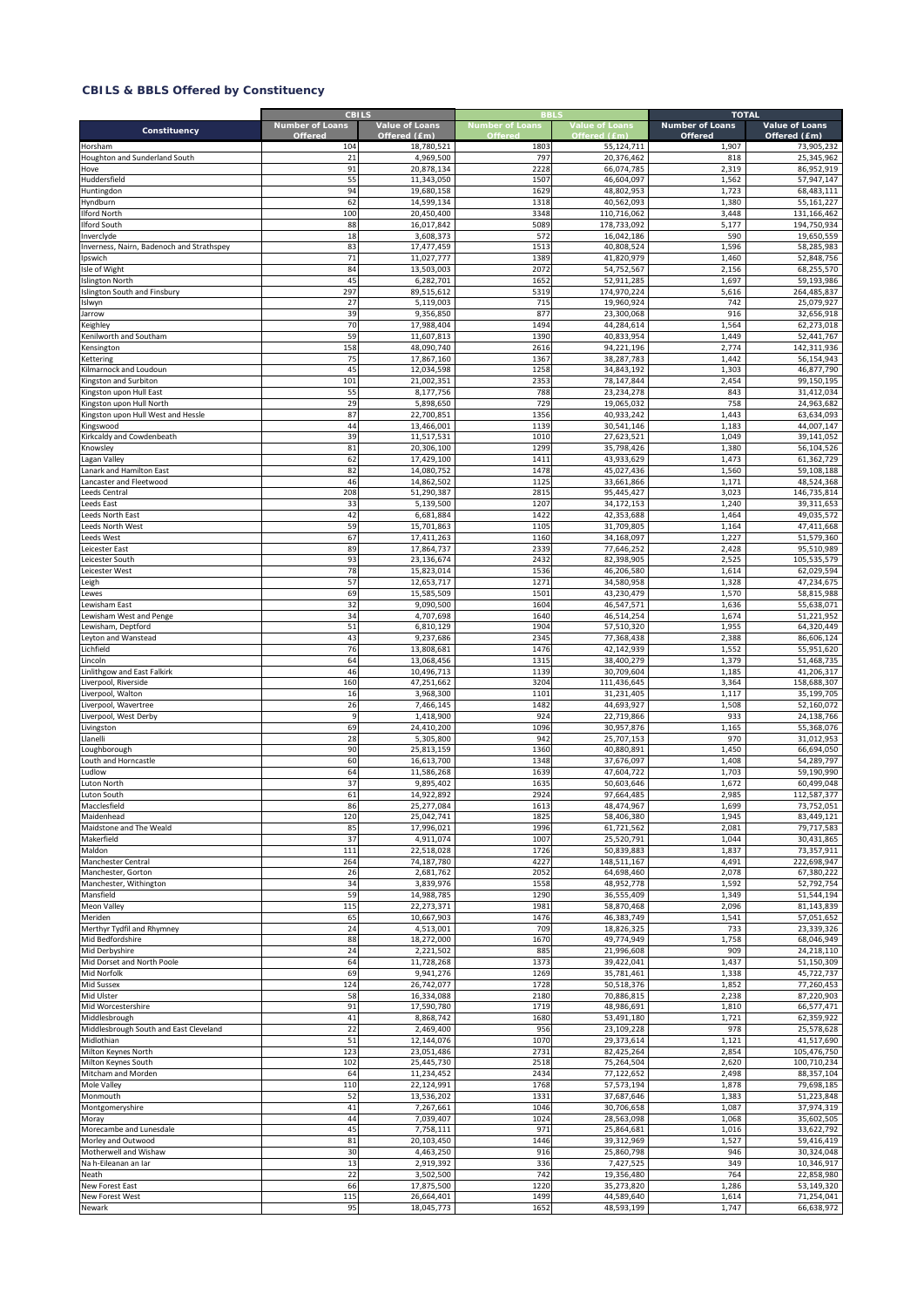|                                                            | <b>CBILS</b><br><b>Number of Loans</b> | <b>Value of Loans</b>    | <b>Number of Loans</b> | <b>Value of Loans</b>    | <b>TOTAL</b><br><b>Number of Loans</b> | Value of Loans             |
|------------------------------------------------------------|----------------------------------------|--------------------------|------------------------|--------------------------|----------------------------------------|----------------------------|
| Constituency                                               | <b>Offered</b>                         | Offered (£m)             | Offered                | Offered (£m)             | Offered                                | Offered (£m)               |
| Newbury                                                    | 120                                    | 24,825,516               | 1598                   | 50,582,967               | 1,718                                  | 75,408,483                 |
| Newcastle upon Tyne Central                                | 70                                     | 19,260,430               | 1823                   | 57,142,718               | 1,893                                  | 76,403,148                 |
| Newcastle upon Tyne East<br>Newcastle upon Tyne North      | 58<br>30                               | 18,063,000<br>7,159,976  | 1157<br>1086           | 36,335,285<br>28,643,962 | 1,215<br>1,116                         | 54,398,285<br>35,803,938   |
| Newcastle-under-Lyme                                       | 55                                     | 14,329,503               | 1078                   | 33,381,146               | 1,133                                  | 47,710,649                 |
| Newport East                                               | 38                                     | 11,995,001               | 896                    | 25,028,139               | 934                                    | 37,023,140                 |
| Newport West                                               | 42                                     | 9,176,805                | 1243                   | 36,154,830               | 1,285                                  | 45,331,635                 |
| Newry and Armagh                                           | 54                                     | 15,726,820               | 2497                   | 88,308,988               | 2,551                                  | 104,035,808                |
| Newton Abbot                                               | 90                                     | 18,465,286               | 1523                   | 41,414,220               | 1,613                                  | 59,879,506                 |
| Normanton, Pontefract and Castleford                       | 49                                     | 18,162,521               | 1189                   | 32,009,075               | 1,238                                  | 50,171,596                 |
| North Antrim                                               | 39<br>26                               | 21,028,375               | 148<br>924             | 47,880,101               | 1,526<br>950                           | 68,908,476<br>31,530,436   |
| North Ayrshire and Arran<br>North Cornwall                 | 72                                     | 8,215,301<br>15,934,286  | 1847                   | 23,315,135<br>53,636,237 | 1,919                                  | 69,570,523                 |
| North Devon                                                | 85                                     | 16,179,484               | 1889                   | 51,156,098               | 1,974                                  | 67,335,582                 |
| North Dorset                                               | 108                                    | 24,279,887               | 1659                   | 47,872,835               | 1,767                                  | 72,152,722                 |
| North Down                                                 | 32                                     | 8,505,500                | 940                    | 26,984,432               | 972                                    | 35,489,932                 |
| North Durham                                               | 33                                     | 12,833,144               | 989                    | 26,760,417               | 1,022                                  | 39,593,561                 |
| North East Bedfordshire                                    | 89                                     | 17,056,405               | 1663                   | 48,145,878               | 1,752                                  | 65,202,283                 |
| North East Cambridgeshire                                  | 65                                     | 16,909,106               | 1487                   | 44,293,608               | 1,552                                  | 61,202,714                 |
| North East Derbyshire<br>North East Fife                   | 49<br>39                               | 8,519,800<br>7,699,601   | 1050<br>940            | 29,462,603<br>25,343,844 | 1,099<br>979                           | 37,982,403<br>33,043,445   |
| North East Hampshire                                       | 63                                     | 13,454,355               | 1447                   | 43,017,302               | 1,510                                  | 56,471,657                 |
| North East Hertfordshire                                   | 105                                    | 23,321,802               | 1520                   | 45,888,328               | 1,625                                  | 69,210,130                 |
| North East Somerset                                        | 75                                     | 18,561,375               | 1338                   | 38,953,710               | 1,413                                  | 57,515,085                 |
| North Herefordshire                                        | 67                                     | 18,310,928               | 1603                   | 48,154,396               | 1,670                                  | 66,465,324                 |
| North Norfolk                                              | 64                                     | 12,769,218               | 1040                   | 28,054,342               | 1,104                                  | 40,823,560                 |
| North Shropshire                                           | 73                                     | 12,672,011               | 1602                   | 46,929,030               | 1,675                                  | 59,601,041                 |
| North Somerset                                             | 73                                     | 14,961,853               | 1603                   | 47,387,967               | 1,676                                  | 62,349,820                 |
| North Swindon                                              | 59<br>52                               | 11,046,348               | 1313                   | 35,591,592               | 1,372                                  | 46,637,940                 |
| North Thanet<br>North Tyneside                             | 45                                     | 6,517,850<br>8,352,700   | 1640<br>1267           | 45,592,731<br>33,499,162 | 1,692<br>1,312                         | 52,110,581<br>41,851,862   |
| North Warwickshire                                         | 73                                     | 25,391,178               | 1248                   | 37,339,859               | 1,321                                  | 62,731,037                 |
| North West Cambridgeshire                                  | 100                                    | 22,390,893               | 2164                   | 61,374,081               | 2,264                                  | 83,764,974                 |
| North West Durham                                          | 40                                     | 4,471,952                | 1298                   | 34,694,379               | 1,338                                  | 39,166,331                 |
| North West Hampshire                                       | 89                                     | 24,955,111               | 1285                   | 36,469,027               | 1,374                                  | 61,424,138                 |
| North West Leicestershire                                  | 97                                     | 19,393,476               | 1393                   | 40,351,554               | 1,490                                  | 59,745,030                 |
| North West Norfolk                                         | 67                                     | 12,346,377               | 1229                   | 36,345,160               | 1,296                                  | 48,691,537                 |
| North Wiltshire<br>Northampton North                       | 70<br>49                               | 21,065,502<br>14,758,503 | 1445<br>1509           | 42,596,915<br>43,042,138 | 1,515<br>1,558                         | 63,662,417<br>57,800,641   |
| Northampton South                                          | 79                                     | 13,968,328               | 1979                   | 59,700,639               | 2,058                                  | 73,668,967                 |
| Norwich North                                              | 65                                     | 11,827,285               | 103                    | 29,370,500               | 1,097                                  | 41,197,785                 |
| Norwich South                                              | 95                                     | 19,708,991               | 1466                   | 46,054,539               | 1,561                                  | 65,763,530                 |
| Nottingham East                                            | 79                                     | 11,755,406               | 1677                   | 53,930,052               | 1,756                                  | 65,685,458                 |
| Nottingham North                                           | 34                                     | 12,340,000               | 1021                   | 29,736,540               | 1,055                                  | 42,076,540                 |
| Nottingham South                                           | 96                                     | 25,887,009               | 1657                   | 54,871,597               | 1,753                                  | 80,758,606                 |
| Nuneaton                                                   | 53                                     | 10,780,996               | 1123                   | 32,783,898               | 1,176                                  | 43,564,894                 |
| Ochil and South Perthshire<br>Ogmore                       | 51<br>25                               | 13,702,000<br>4,652,042  | 1182<br>753            | 33,310,721<br>19,385,195 | 1,233<br>778                           | 47,012,721<br>24,037,237   |
| Old Bexley and Sidcup                                      | 46                                     | 7,529,659                | 1809                   | 53,907,610               | 1,855                                  | 61,437,269                 |
| Oldham East and Saddleworth                                | 46                                     | 7,276,601                | 1538                   | 47,280,082               | 1,584                                  | 54,556,683                 |
| Oldham West and Royton                                     | 81                                     | 24,607,501               | 1405                   | 45,762,463               | 1,486                                  | 70,369,964                 |
| Orkney and Shetland                                        | 22                                     | 3,902,239                | 569                    | 16,647,252               | 591                                    | 20,549,491                 |
| Orpington                                                  | 53                                     | 13,034,002               | 1541                   | 47,369,134               | 1,594                                  | 60,403,136                 |
| Oxford East                                                | 68<br>93                               | 11,608,400<br>23,356,086 | 1116<br>1083           | 36,796,299               | 1,184                                  | 48,404,699<br>57,415,013   |
| Oxford West and Abingdon<br>Paisley and Renfrewshire North | 63                                     | 18,998,346               | 1086                   | 34,058,927<br>32,693,350 | 1,176<br>1,149                         | 51,691,695                 |
| Paisley and Renfrewshire South                             | 27                                     | 3,388,800                | 907                    | 25,426,542               | 934                                    | 28,815,342                 |
| Pendle                                                     | 52                                     | 16,511,690               | 1374                   | 42,001,143               | 1,426                                  | 58,512,833                 |
| Penistone and Stocksbridge                                 | 61                                     | 16,889,400               | 977                    | 27,098,944               | 1,038                                  | 43,988,344                 |
| Penrith and The Border                                     | 73                                     | 17.929.717               | 1489                   | 45,231,701               | 1,562                                  | 63,161,418                 |
| Perth and North Perthshire                                 | 69                                     | 12,917,202               | 1353                   | 39,143,426               | 1,422                                  | 52,060,628                 |
| Peterborough<br>Plymouth, Moor View                        | 70<br>49                               | 12,250,772<br>8,576,348  | 2185<br>832            | 71,479,402<br>21,414,251 | 2,255<br>881                           | 83,730,174<br>29,990,599   |
| Plymouth, Sutton and Devonport                             | 58                                     | 9,108,032                | 1742                   | 49,276,631               | 1,800                                  | 58,384,663                 |
| Pontypridd                                                 | 37                                     | 6,517,172                | 1053                   | 29,551,929               | 1,090                                  | 36,069,101                 |
| Poole                                                      | 118                                    | 25,306,810               | 1927                   | 59,967,194               | 2,045                                  | 85,274,004                 |
| Poplar and Limehouse                                       | 111                                    | 25,656,595               | 2752                   | 94,121,757               | 2,863                                  | 119,778,352                |
| Portsmouth North                                           | 71                                     | 14,882,283               | 1675                   | 47,653,533               | 1,746                                  | 62,535,816                 |
| Portsmouth South<br>Preseli Pembrokeshire                  | 39<br>26                               | 5,138,100<br>4,065,758   | 1404<br>1357           | 41,716,138<br>37,464,945 | 1,443<br>1,383                         | 46,854,238<br>41,530,703   |
| Preston                                                    | 67                                     | 21,346,301               | 1626                   | 53,689,182               | 1,693                                  | 75,035,483                 |
| Pudsey                                                     | 85                                     | 11,800,220               | 1445                   | 42,454,484               | 1,530                                  | 54,254,704                 |
| Putney                                                     | 69                                     | 17,443,500               | 1524                   | 48,865,654               | 1,593                                  | 66,309,154                 |
| Rayleigh and Wickford                                      | 71                                     | 13,446,250               | 1691                   | 50,997,517               | 1,762                                  | 64,443,767                 |
| <b>Reading East</b>                                        | 80                                     | 23,099,014               | 1550                   | 50,414,068               | 1,630                                  | 73,513,082                 |
| <b>Reading West</b>                                        | 62                                     | 18,027,792               | 1392                   | 41,314,496               | 1,454                                  | 59,342,288                 |
| Redcar<br>Redditch                                         | 25<br>85                               | 3,108,500<br>18,129,354  | 943<br>1308            | 24,275,998<br>38,901,981 | 968<br>1,393                           | 27,384,498<br>57,031,335   |
| Reigate                                                    | 92                                     | 16,720,133               | 1811                   | 56,425,225               | 1,903                                  | 73,145,358                 |
| Rhondda                                                    | 8                                      | 833,500                  | 536                    | 13,869,300               | 544                                    | 14,702,800                 |
| <b>Ribble Valley</b>                                       | 91                                     | 23,098,685               | 1936                   | 58,787,511               | 2,027                                  | 81,886,196                 |
| Richmond (Yorks)                                           | 88                                     | 20,973,112               | 2033                   | 59,991,437               | 2,121                                  | 80,964,549                 |
| <b>Richmond Park</b>                                       | 86                                     | 18,329,920               | 2126                   | 69,814,025               | 2,212                                  | 88,143,945                 |
| Rochdale                                                   | 48                                     | 15,480,824               | 1631                   | 51,681,931               | 1,679                                  | 67,162,755                 |
| Rochester and Strood                                       | 105                                    | 26,224,343               | 2146                   | 66,491,816               | 2,251                                  | 92,716,159                 |
| Rochford and Southend East<br>Romford                      | 78<br>47                               | 19,400,521<br>9,319,651  | 1818<br>2299           | 56,973,692<br>72,447,574 | 1,896<br>2,346                         | 76,374,213<br>81,767,225   |
| Romsey and Southampton North                               | 74                                     | 15,555,051               | 1394                   | 42,308,149               | 1,468                                  | 57,863,200                 |
| Ross, Skye and Lochaber                                    | 71                                     | 12,753,815               | 1174                   | 30,795,305               | 1,245                                  | 43,549,120                 |
| Rossendale and Darwen                                      | 58                                     | 14,076,201               | 1517                   | 42,767,002               | 1,575                                  | 56,843,203                 |
| <b>Rother Valley</b>                                       | 50                                     | 10,921,561               | 1096                   | 31,194,119               | 1,146                                  | 42,115,680                 |
| Rotherham                                                  | 41                                     | 12,291,650               | 1000                   | 30,334,097               | 1,041                                  | 42,625,747                 |
| Rugby                                                      | 63                                     | 14,300,558               | 1578                   | 41,496,861               | 1,641                                  | 55,797,419                 |
| Ruislip, Northwood and Pinner<br>Runnymede and Weybridge   | 86<br>118                              | 17,682,252<br>46,097,661 | 2526<br>1968           | 85,554,947<br>64,202,049 | 2,612<br>2,086                         | 103,237,199<br>110,299,710 |
| Rushcliffe                                                 | 59                                     | 12,553,489               | 1365                   | 40,445,347               | 1,424                                  | 52,998,836                 |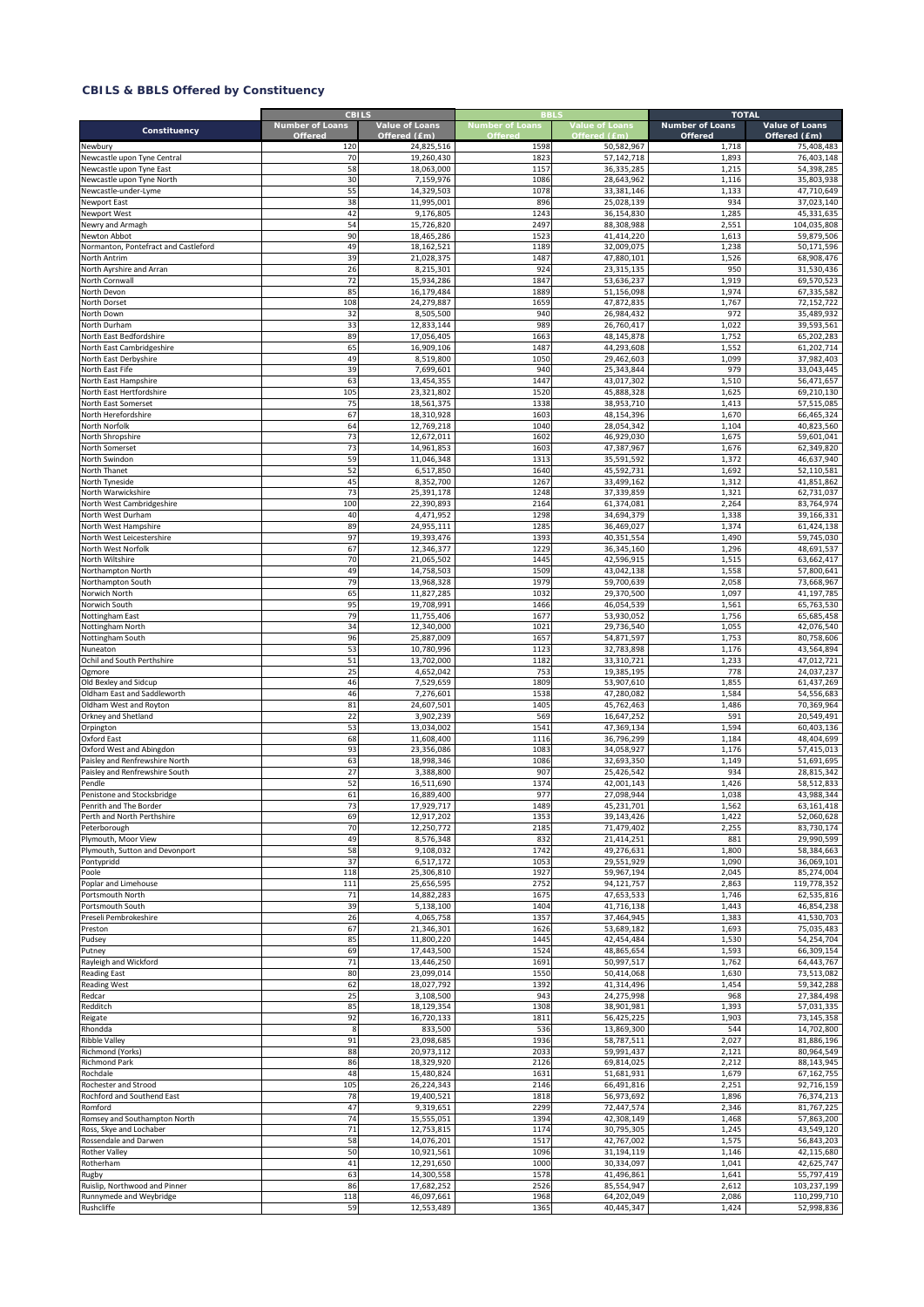|                                                        | <b>CBILS</b>                             |                                |                                   |                                       | <b>TOTAL</b>                      |                                       |
|--------------------------------------------------------|------------------------------------------|--------------------------------|-----------------------------------|---------------------------------------|-----------------------------------|---------------------------------------|
| Constituency                                           | <b>Number of Loans</b><br><b>Offered</b> | Value of Loans<br>Offered (£m) | <b>Number of Loans</b><br>Offered | <b>Value of Loans</b><br>Offered (£m) | <b>Number of Loans</b><br>Offered | <b>Value of Loans</b><br>Offered (£m) |
| Rutherglen and Hamilton West                           | 32                                       | 6,782,655                      | 1181                              | 32,490,789                            | 1,213                             | 39,273,444                            |
| Rutland and Melton                                     | 98                                       | 24,693,059                     | 1718                              | 50,206,165                            | 1,816                             | 74,899,223                            |
| Saffron Walden                                         | 116                                      | 23,894,372                     | 2317                              | 70,202,219                            | 2,433                             | 94,096,591                            |
| Salford and Eccles                                     | 104                                      | 28,038,848                     | 2115                              | 67,268,391                            | 2,219                             | 95,307,239                            |
| salisbury                                              | 81                                       | 22,154,238                     | 1302                              | 37,965,673                            | 1,383                             | 60,119,912                            |
| carborough and Whitby                                  | 46                                       | 6,306,401                      | 1586                              | 42,328,006                            | 1,632                             | 48,634,407                            |
| <b>Scunthorpe</b>                                      | 37                                       | 7,211,743                      | 993                               | 29,240,139                            | 1,030                             | 36,451,882                            |
| Sedgefield                                             | 51                                       | 16,406,412                     | 1225                              | 35,765,815                            | 1,276                             | 52,172,226                            |
| Sefton Central                                         | 36                                       | 8,592,100                      | 1164                              | 32,050,781                            | 1,200                             | 40,642,881                            |
| elby and Ainsty                                        | 71                                       | 10,863,566                     | 1614                              | 46,616,646                            | 1,685                             | 57,480,212                            |
| evenoaks                                               | 89                                       | 19,315,372                     | 1866                              | 59,742,507                            | 1,955                             | 79,057,879                            |
| Sheffield Central                                      | 115                                      | 20,109,890                     | 2031                              | 67,014,158                            | 2,146                             | 87,124,048                            |
| Sheffield South East                                   | 106                                      | 30,970,160                     | 1228                              | 39,912,430                            | 1,334                             | 70,882,590                            |
| Sheffield, Brightside and Hillsborough                 | 46                                       | 11,870,818                     | 1096                              | 32,522,623                            | 1,142                             | 44,393,441                            |
| Sheffield, Hallam                                      | 29                                       | 4,006,130                      | 938                               | 27,168,958                            | 967                               | 31,175,088                            |
| Sheffield, Heeley                                      | 21                                       | 4,029,000                      | 679                               | 17,746,773                            | 700                               | 21,775,773                            |
| Sherwood                                               | 55                                       | 8,193,495                      | 1247                              | 35,226,681                            | 1,302                             | 43,420,176                            |
| Shipley                                                | 66                                       | 11,657,712                     | 1439                              | 41,874,530                            | 1,505                             | 53,532,242                            |
| Shrewsbury and Atcham                                  | 65                                       | 11,215,201                     | 1580                              | 48,157,789                            | 1,645                             | 59,372,990                            |
| Sittingbourne and Sheppey                              | 82                                       | 14,890,802                     | 1655                              | 48,371,836                            | 1,737                             | 63,262,638                            |
| Skipton and Ripon                                      | 94                                       | 22,422,404                     | 1908                              | 56,420,450                            | 2,002                             | 78,842,854                            |
| Sleaford and North Hykeham                             | 77                                       | 19,332,679                     | 1624                              | 45,996,716                            | 1,701                             | 65,329,395                            |
| Slough                                                 | 103                                      | 23,006,053                     | 3205                              | 104,252,713                           | 3,308                             | 127,258,766                           |
| Solihull                                               | 62                                       | 12,410,000                     | 1521                              | 46,901,753                            | 1,583                             | 59,311,753                            |
| omerton and Frome                                      | 71                                       | 10,406,253                     | 1828                              | 52,218,899                            | 1,899                             | 62,625,152                            |
| outh Antrim                                            | 47                                       | 12,390,860                     | 1163                              | 34,537,756                            | 1,210                             | 46,928,616                            |
| South Basildon and East Thurrock                       | 48                                       | 10,821,041                     | 1559                              | 47,478,471                            | 1,607                             | 58,299,512                            |
| South Cambridgeshire                                   | 111                                      | 26,876,568                     | 1482                              | 44,966,144                            | 1,593                             | 71,842,712                            |
| South Derbyshire                                       | 47                                       | 11,323,901                     | 1317                              | 36,643,679                            | 1,364                             | 47,967,580                            |
| South Dorset                                           | 52                                       | 8,816,100                      | 1187                              | 32,468,950                            | 1,239                             | 41,285,050                            |
| outh Down                                              | 50                                       | 10,118,299                     | 1820                              | 57,313,835                            | 1,870                             | 67,432,134                            |
| South East Cambridgeshire                              | 78                                       | 18,717,620                     | 1580                              | 47,212,770                            | 1,658                             | 65,930,390                            |
| South East Cornwall                                    | 48<br>62                                 | 8,022,472<br>16,886,417        | 1479<br>1506                      | 39,494,141                            | 1,527                             | 47,516,613                            |
| South Holland and The Deepings<br>South Leicestershire | 122                                      | 31,830,565                     | 1726                              | 41,398,091<br>52,012,521              | 1,568<br>1,848                    | 58,284,508<br>83,843,086              |
|                                                        | 72                                       |                                | 1439                              |                                       |                                   |                                       |
| outh Norfolk                                           | 125                                      | 12,103,401                     | 2111                              | 40,461,180                            | 1,511<br>2,236                    | 52,564,581<br>86,700,347              |
| South Northamptonshire<br>South Ribble                 | 59                                       | 24,512,318                     | 1488                              | 62,188,029<br>40,433,325              | 1,547                             |                                       |
| South Shields                                          | 14                                       | 11,735,600<br>4,146,000        | 905                               | 22,355,712                            | 919                               | 52,168,925<br>26,501,712              |
| South Staffordshire                                    | 57                                       | 12,517,757                     | 1296                              | 38,818,503                            | 1,353                             | 51,336,260                            |
| South Suffolk                                          | 56                                       | 13,754,887                     | 1402                              | 40,404,863                            | 1,458                             | 54,159,750                            |
| South Swindon                                          | 55                                       | 9,233,636                      | 1420                              | 41,448,547                            | 1,475                             | 50,682,183                            |
| South Thanet                                           | 53                                       | 7,336,502                      | 1653                              | 47,442,441                            | 1,706                             | 54,778,943                            |
| South West Bedfordshire                                | 68                                       | 18,377,315                     | 1715                              | 50,580,293                            | 1,783                             | 68,957,608                            |
| South West Devon                                       | 80                                       | 15,132,879                     | 1230                              | 33,866,671                            | 1,310                             | 48,999,550                            |
| outh West Hertfordshire                                | 108                                      | 28,766,950                     | 2140                              | 70,908,641                            | 2,248                             | 99,675,591                            |
| South West Norfolk                                     | 69                                       | 21,251,801                     | 1324                              | 39,441,099                            | 1,393                             | 60,692,900                            |
| South West Surrey                                      | 111                                      | 17,281,746                     | 1700                              | 53,959,810                            | 1,811                             | 71,241,556                            |
| South West Wiltshire                                   | 53                                       | 12,361,713                     | 1362                              | 36,425,858                            | 1,415                             | 48,787,571                            |
| Southampton, Itchen                                    | 52                                       | 12,731,678                     | 1441                              | 40,694,872                            | 1,493                             | 53,426,550                            |
| outhampton, Test                                       | 49                                       | 9,321,907                      | 1499                              | 46,684,393                            | 1,548                             | 56,006,300                            |
| Southend West                                          | 47                                       | 6,639,573                      | 1791                              | 52,706,159                            | 1,838                             | 59,345,732                            |
| Southport                                              | 51                                       | 7,812,424                      | 1591                              | 43,525,380                            | 1,642                             | 51,337,804                            |
| Spelthorne                                             | 71                                       | 13,554,563                     | 1783                              | 54,871,937                            | 1,854                             | 68,426,500                            |
| St Albans                                              | 127                                      | 29,508,236                     | 1920                              | 61,078,044                            | 2,047                             | 90,586,280                            |
| St Austell and Newquay                                 | 88                                       | 20,566,622                     | 1798                              | 47,860,403                            | 1,886                             | 68,427,025                            |
| St Helens North                                        | 46                                       | 17,107,726                     | 841                               | 22,921,356                            | 887                               | 40,029,082                            |
| St Helens South and Whiston                            | 49                                       | 10,680,114                     | 1161                              | 34,494,448                            | 1,210                             | 45,174,562                            |
| St Ives                                                | 59                                       | 13,574,839                     | 1591                              | 41,980,412                            | 1,650                             | 55,555,251                            |
| Stafford                                               | 55                                       | 7.420.953                      | 1227                              | 36.222.492                            | 1.282                             | 43.643.445                            |
| <b>Staffordshire Moorlands</b>                         | 40                                       | 5,414,157                      | 1008                              | 29,115,881                            | 1,048                             | 34,530,038                            |
| Stalybridge and Hyde                                   | 41                                       | 5,094,989                      | 1217                              | 32,602,552                            | 1,258                             | 37,697,541                            |
| Stevenage                                              | 70                                       | 16,213,332                     | 1477                              | 42,907,341                            | 1,547                             | 59,120,673                            |
| Stirling                                               | 51                                       | 14,427,010                     | 1342                              | 40,483,023                            | 1,393                             | 54,910,033                            |
| stockport                                              | 72                                       | 20,463,756                     | 1575                              | 47,269,634                            | 1,647                             | 67,733,390                            |
| Stockton North                                         | 64                                       | 15,264,138                     | 1090                              | 30,625,884                            | 1,154                             | 45,890,022                            |
| Stockton South                                         | 54                                       | 14,806,673                     | 1381                              | 37,306,393                            | 1,435                             | 52,113,066                            |
| Stoke-on-Trent Central                                 | 46                                       | 10,605,935                     | 1149                              | 35,168,237                            | 1,195                             | 45,774,172                            |
| Stoke-on-Trent North                                   | 49                                       | 10,623,719                     | 1040                              | 30,573,493                            | 1,089                             | 41,197,212                            |
| Stoke-on-Trent South                                   | 38                                       | 10,653,126                     | 861                               | 26,011,673                            | 899                               | 36,664,799                            |
| stone                                                  | 44                                       | 7,802,001                      | 1322                              | 39,200,793                            | 1,366                             | 47,002,794                            |
| Stourbridge                                            | 64                                       | 11,182,785                     | 1033                              | 30,549,297                            | 1,097                             | 41,732,082                            |
| Strangford                                             | 38                                       | 7,768,544                      | 1112                              | 32,795,183                            | 1,150                             | 40,563,727                            |
| Stratford-on-Avon                                      | 154                                      | 25, 152, 752                   | 1967                              | 60,249,257                            | 2,121                             | 85,402,009                            |
| Streatham                                              | 39                                       | 5,365,345                      | 1641                              | 49,066,377                            | 1,680                             | 54,431,722                            |
| Stretford and Urmston                                  | 84                                       | 23,714,478                     | 1536                              | 47,195,012                            | 1,620                             | 70,909,489                            |
| Stroud                                                 | 103                                      | 24,497,168                     | 1476                              | 41,163,164                            | 1,579                             | 65,660,332                            |
| Suffolk Coastal                                        | 77                                       | 14,917,352                     | 1435                              | 42,431,351                            | 1,512                             | 57,348,703                            |
| Sunderland Central                                     | 40                                       | 5,547,813                      | 1367                              | 38,945,736                            | 1,407                             | 44,493,549                            |
| Surrey Heath                                           | 79                                       | 9,565,156                      | 1785                              | 55,494,520                            | 1,864                             | 65,059,675                            |
| utton and Cheam                                        | 50                                       | 7,640,500                      | 1935                              | 59,462,433                            | 1,985                             | 67,102,933                            |
| Sutton Coldfield                                       | 67                                       | 13,995,420                     | 1498                              | 44,720,003                            | 1,565                             | 58,715,423                            |
| Swansea East                                           | 52                                       | 12,189,050                     | 913<br>1130                       | 26,627,678                            | 965                               | 38,816,728                            |
| Swansea West                                           | 37<br>99                                 | 6,051,129                      |                                   | 33,216,735                            | 1,167                             | 39,267,864                            |
| Tamworth                                               | 139                                      | 32,024,097                     | 1328<br>2295                      | 39,285,979                            | 1,427                             | 71,310,076<br>111,895,195             |
| Tatton                                                 | 85                                       | 37,014,923<br>15,052,275       | 1766                              | 74,880,272<br>49,721,029              | 2,434<br>1,851                    | 64,773,304                            |
| <b>Taunton Deane</b><br>Telford                        | 75                                       | 17,197,336                     | 1187                              | 34,387,498                            | 1,257                             | 51,584,834                            |
| Tewkesbury                                             | 103                                      | 19,872,959                     | 1515                              | 43,158,097                            | 1,618                             | 63,031,055                            |
| The Cotswolds                                          | 114                                      | 32,532,350                     | 1915                              |                                       | 2,029                             | 87,962,032                            |
| The Wrekin                                             | 37                                       | 7,017,327                      | 1197                              | 55,429,682<br>33,927,514              | 1,234                             | 40,944,841                            |
| Thirsk and Malton                                      | 77                                       | 18,307,073                     | 1884                              | 56,422,112                            | 1,961                             | 74,729,185                            |
| Thornbury and Yate                                     | 79                                       | 23,840,236                     | 1270                              | 36,931,711                            | 1,349                             | 60,771,947                            |
| Thurrock                                               | 81                                       | 19,726,527                     | 3190                              | 94,898,015                            | 3,271                             | 114,624,542                           |
| Tiverton and Honiton                                   | 66                                       | 10,726,927                     | 1770                              | 50,774,046                            | 1,836                             | 61,500,973                            |
| <b>Tonbridge and Malling</b>                           | 125                                      | 28,677,100                     | 1835                              | 58,072,488                            | 1,960                             | 86,749,588                            |